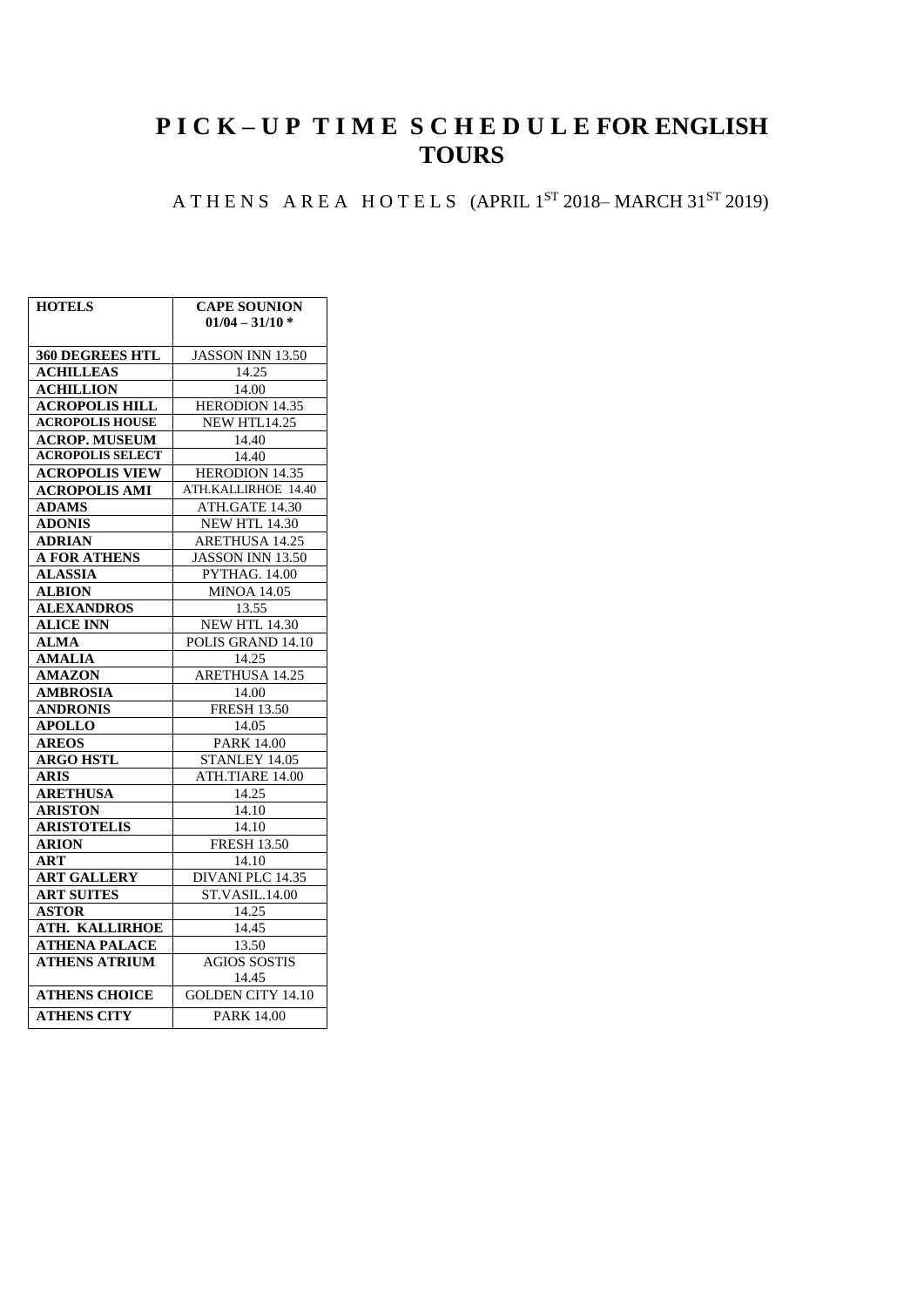| <b>ATHENS CYPRIA</b>             | 14.25                                      |
|----------------------------------|--------------------------------------------|
| <b>ATHENS CENTER</b>             | <b>FRESH 13.50</b>                         |
| <b>ATHENS GATE</b>               | 14.30                                      |
| <b>ATHENS HOUSE</b>              | <b>MELIA 14.15</b>                         |
| <b>GRAND HYATT</b>               | 14.45                                      |
| <b>ATHENS LA</b>                 | <b>ARETHUSA 14.25</b>                      |
| <b>STRADA</b>                    |                                            |
| <b>ATHENS PLAZA</b>              |                                            |
|                                  | 14.25                                      |
| <b>ATHENS QUINTA</b>             | TITANIA 13.55                              |
| <b>ATHENS STATUS</b>             | <b>ARETHUSA 14.25</b>                      |
| <b>ATHENS STYLE</b>              | JASSON INN 13.50                           |
| <b>ATHENS STUDIOS</b>            | <b>HERA 14.35</b>                          |
| <b>ATHENS TIARE</b>              | 14.00                                      |
| <b>ATHENS WAS</b>                | 14.30                                      |
| <b>ATHENAEUM</b>                 | 15.00                                      |
| <b>GRAND</b>                     |                                            |
| <b>ATHENAEUM</b>                 | <b>ATHENAEUM</b>                           |
|                                  |                                            |
| <b>PALACE</b>                    | <b>GRAND 15.00</b>                         |
| <b>ATHENS WAY</b>                | TITANIA 13.55                              |
| <b>ATHINAS STR.INN</b>           | ATH.PALACE 13.50                           |
| <b>ATHINAIS</b>                  | 13.55                                      |
| <b>ATHINAIKON</b>                | <b>FRESH 13.50</b>                         |
| <b>ATHOS</b>                     | <b>ARETHUSA 14.25</b>                      |
| <b>ATTALOS</b>                   | <b>FRESH 13.50</b>                         |
| <b>AVA</b>                       | ATH.GATE 14.30                             |
| <b>ATH.AVENUE</b>                | 15.05                                      |
| <b>BACKPACKERS</b>               | ATH.GATE 14.30                             |
| ATH.                             |                                            |
|                                  |                                            |
| <b>BALASCA</b>                   | 14.10                                      |
| <b>BED &amp;</b>                 | <b>PARK 14.00</b>                          |
| <b>BREAKFAST</b>                 |                                            |
| <b>BYRON</b>                     | ATH.GATE 14.30                             |
| <b>CANDIA</b>                    | 14.10                                      |
| <b>CAROLINA</b>                  | ATH. PLAZA 14.25                           |
| <b>CECIL</b>                     | <b>FRESH 13.50</b>                         |
| <b>CENTRAL</b>                   | <b>ARETHUSA 14.25</b>                      |
| <b>CENTROTEL</b>                 | CITY PLAZA 14.10                           |
| <b>CITY CIRCUS</b>               | JASS.INN 13.50                             |
| $\overline{\text{CHIC}}$         | DORIAN INN 14.10                           |
| <b>CLARIDGE</b>                  | POLIS GRAND 14.10                          |
| <b>COCO-MAT</b>                  | HILTON 14.10                               |
| <b>COSMOPOLIT</b>                | POLIS GRAND 14.15                          |
| <b>COSMOS</b>                    | <b>EMPORIKI 14.05</b>                      |
| <b>CROWN PLAZA</b>               | 14.00                                      |
| <b>CRYSTAL CITY</b>              | 14.05                                      |
| <b>DELICE</b>                    | CARAVEL 14.15                              |
|                                  |                                            |
| <b>DELPHI ART</b>                | PYTHAG. 14.00                              |
| <b>DIAMOND</b>                   | <b>ARETHUSA 14.25</b>                      |
| <b>DIETHNES</b>                  |                                            |
|                                  | <b>OSCAR 14:10</b>                         |
| <b>DIOSKOUROS</b>                | ATH.GATE 14.30                             |
| <b>DIROS</b>                     | 14.00                                      |
| <b>DIVANI CARAVEL</b>            | 14.15                                      |
| <b>DIVANI PALACE</b>             | 14.35                                      |
| <b>DORIAN INN</b>                | 14.10                                      |
| <b>DRIADES</b>                   | ZAFOLIA 13.50                              |
| <b>ECONOMY</b>                   | 13.50                                      |
|                                  |                                            |
| <b>ELECTRA ERMOU</b>             | 14.25                                      |
| <b>ELECTRA</b>                   | <b>NEW HTL 14.30</b>                       |
| <b>PALACE</b>                    |                                            |
| <b>ELECTRA METROP.</b>           | ARETHUSA 14.25                             |
| ELEMENTS XAL.                    | PRESIDENT 14.00                            |
| <b>ELISABETH</b><br><b>ELITE</b> | PRESIDENT 14.00<br><b>DORIAN INN 14.10</b> |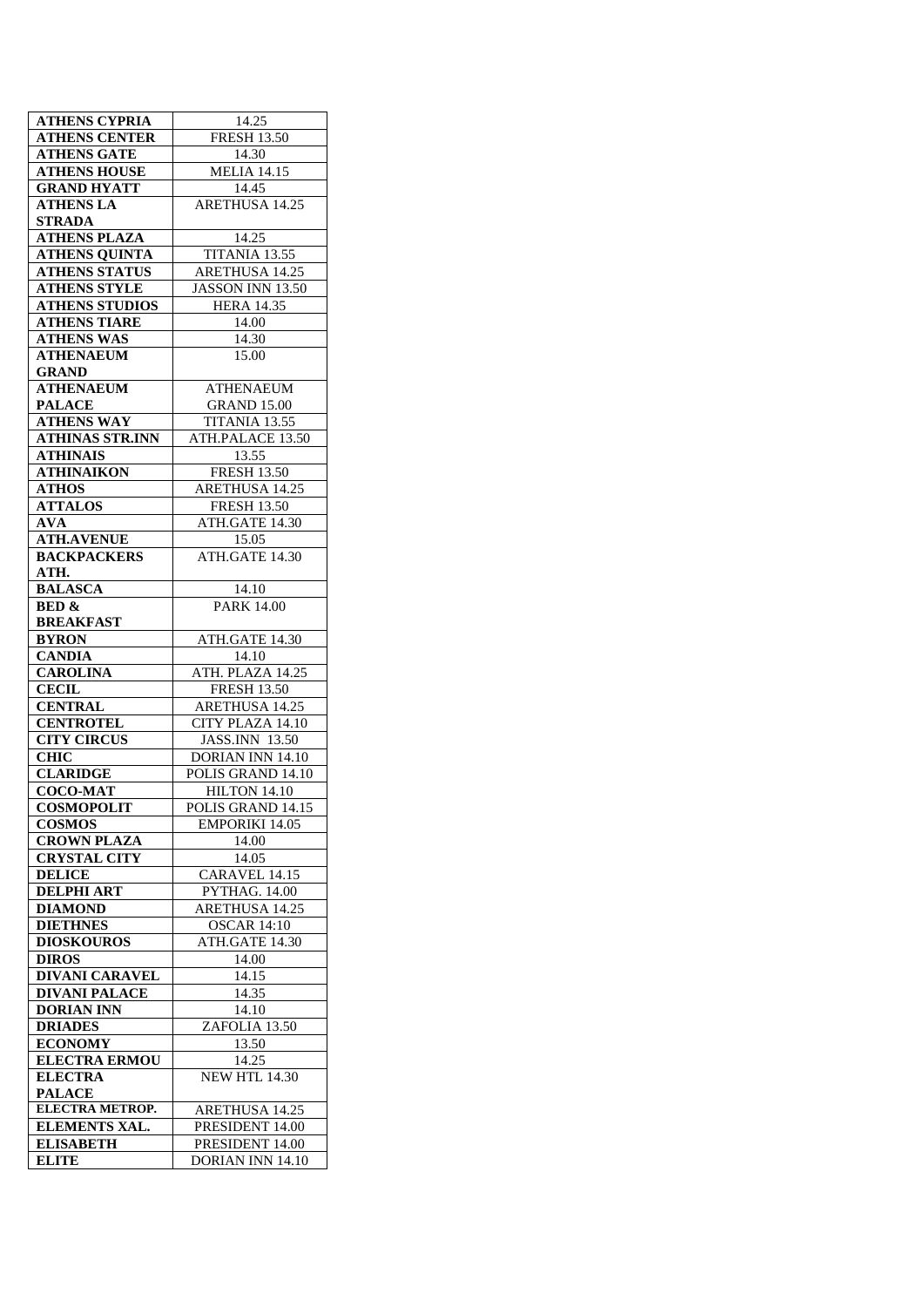| <b>EMBASSY SUITES</b>  | ATHINAIS 13.55          |  |  |
|------------------------|-------------------------|--|--|
| <b>EMPORIKON</b>       | ELECTRA E. 14.25        |  |  |
| EPIDAVROS              | <b>PYTHAG. 14.00</b>    |  |  |
| <b>EVRIPIDES</b>       | <b>JASON INN 13.50</b>  |  |  |
| <b>EXARCHION</b>       | TITANIA 13.55           |  |  |
| <b>FHAEDRA</b>         | ATH.GATE 14.30          |  |  |
| <b>FIVOS</b>           | <b>FRESH 13.50</b>      |  |  |
| <b>FRESH</b>           | 13.50                   |  |  |
| <b>GOLDEN AGE</b>      | 14.00                   |  |  |
| <b>GOLDEN CITY</b>     | 14.10                   |  |  |
| <b>GRAND</b>           | 14.25                   |  |  |
| <b>BRETAGNE</b>        |                         |  |  |
| <b>GREEN APART/NTS</b> | R.O. 14.50              |  |  |
| <b>G.R LOUIS</b>       | ATHINAIS 13.55          |  |  |
| <b>HAPIMAG</b>         | <b>NEW HTL 14.30</b>    |  |  |
| <b>HELIKON</b>         | POLIS GRAND 14.15       |  |  |
| <b>HELLINIS</b>        | 14.45                   |  |  |
| <b>HERA</b>            | 14.35                   |  |  |
| <b>HERMES</b>          | <b>ARETHUSA 14.25</b>   |  |  |
| <b>HERODION</b>        | 14.35                   |  |  |
| <b>HILTON</b>          | 14.10                   |  |  |
|                        |                         |  |  |
| <b>HOLIDAY SUITES</b>  | CROWNE PL. 14.00        |  |  |
| <b>ILISSIA</b>         | 14.10                   |  |  |
| <b>ILISSOS</b>         | 14.35                   |  |  |
| <b>INIOHOS</b>         | POLIS GRAND 14.15       |  |  |
| <b>INN ATHENS</b>      | 14.30                   |  |  |
| <b>INTERCONTINEN</b>   | 14.45                   |  |  |
| TAL                    |                         |  |  |
| <b>IONIS</b>           | 14.10                   |  |  |
| <b>JASSON INN</b>      | 13.50                   |  |  |
| J.K.                   | R.O. 14.50              |  |  |
| <b>APART/MENTS</b>     |                         |  |  |
| <b>KATERINA</b>        | 14.05                   |  |  |
| <b>KING GEORGE</b>     | 14.25                   |  |  |
| <b>KIMON</b>           | ARETHUSA 14.25          |  |  |
| <b>LIBERTY</b>         | <b>MELIA 14.15</b>      |  |  |
| <b>LIVE IN ATHENS</b>  | <b>FRESH 13.50</b>      |  |  |
|                        |                         |  |  |
| <b>APP./MENTS</b>      |                         |  |  |
| <b>LION APP/MENTS</b>  | HILTON 14.10            |  |  |
| <b>LOZANI</b>          | ARISTOTEL. 14.10        |  |  |
| <b>LOTUS</b>           | STANLEY 14.05           |  |  |
| <b>LOTUS CENTER</b>    | JASSON INN 13.50        |  |  |
| <b>MARIE</b>           | ZAFOLIA 13.50           |  |  |
| <b>MARINA(OMONOIA)</b> | PYTHAG.14.00            |  |  |
| <b>MARBLE HOUSE</b>    | <b>ACR.SELECT 14.40</b> |  |  |
| <b>MIRABELLO</b>       | 14.00                   |  |  |
| <b>MELIA</b>           | 14.15                   |  |  |
| <b>MET 34</b>          | ARETHUSA 14.25          |  |  |
| <b>METROPOLIS</b>      | <b>ARETHUSA 14.25</b>   |  |  |
| <b>ATHENS</b>          | 15.05                   |  |  |
| <b>MARRIOTT</b>        |                         |  |  |
| <b>MINOA</b>           | 14.05                   |  |  |
| <b>MOKA HOTEL</b>      | 14.05                   |  |  |
| <b>MUSEUM</b>          | <b>PARK 14.00</b>       |  |  |
| <b>MYRTO</b>           | 14.30                   |  |  |
| <b>MY ATHENS</b>       | PYTHAG.14.00            |  |  |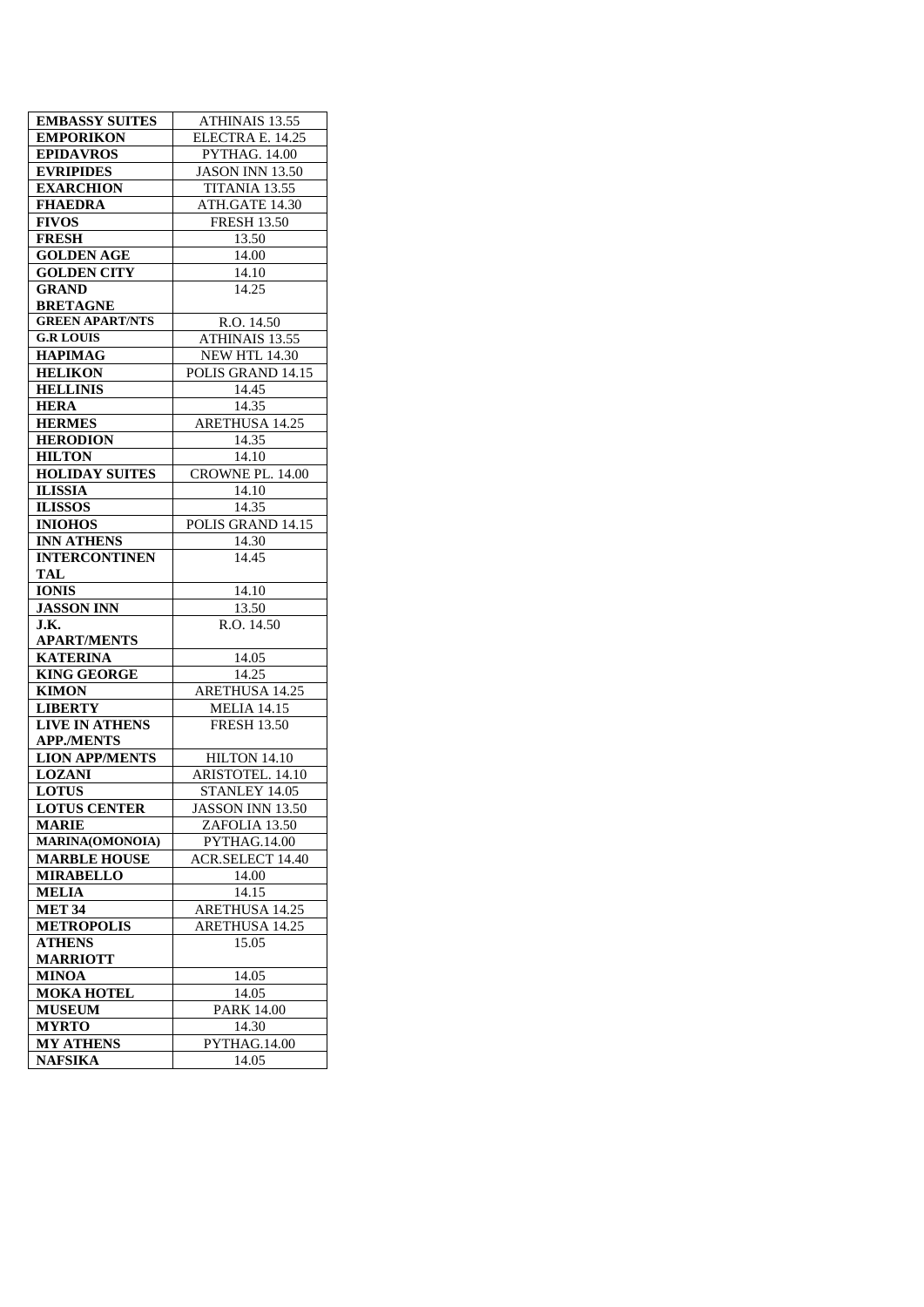| <b>NEFELI</b>            | <b>NEW HTL 14.30</b>      |  |  |
|--------------------------|---------------------------|--|--|
| <b>NEOS OLYMPOS</b>      | CANDIA $14.\overline{10}$ |  |  |
| <b>NEW HOTEL</b>         | 14.30                     |  |  |
| <b>NEW VICTORY</b>       | <b>PARK 14.00</b>         |  |  |
| <b>NIKI</b>              | 14.30                     |  |  |
| <b>NOVOTEL</b>           | 14.10                     |  |  |
| <b>NOVUS CITY</b>        | 14.05                     |  |  |
| <b>OCHRE &amp; BROWN</b> | JASSON INN 13.50          |  |  |
| <b>ODEON</b>             | <b>DORIAN INN 14.10</b>   |  |  |
| <b>OLYMPIA</b>           | DORIAN INN 14.10          |  |  |
| <b>OMIROS</b>            | ARETHUSA 14.25            |  |  |
| <b>ORION</b>             | ZAFOLIA 13.50             |  |  |
| <b>OSCAR</b>             | 14:10                     |  |  |
| PAN                      | <b>ARETHUSA 14.25</b>     |  |  |
| <b>PARK</b>              | 14.00                     |  |  |
| <b>PARNON</b>            | 14.10                     |  |  |
| <b>PARTHENON</b>         | 14.30                     |  |  |
| PELLA INN                | JASSON INN 13.50          |  |  |
| <b>PERGAMOS</b>          | 14.10                     |  |  |
| <b>PERISCOPE</b>         | HILTON 14.10              |  |  |
| <b>PHIDIAS</b>           | <b>JASSON INN 13.50</b>   |  |  |
|                          | 14.35                     |  |  |
| <b>PHILLIPOS</b>         |                           |  |  |
| <b>PLAKA</b>             | ARETHUSA 14.25            |  |  |
| <b>POLIS GRAND</b>       | 14.15                     |  |  |
| <b>PRESIDENT</b>         | 14.00                     |  |  |
| <b>PROTEAS</b>           | ZAFOLIA 13.50             |  |  |
| <b>PYTHAGORIO</b>        | 14.00                     |  |  |
| <b>RIO</b>               | STANLEY 14.05             |  |  |
| <b>ROYAL OLYMPIC</b>     | 14.50                     |  |  |
| <b>ROY</b>               | ARISTOTEL. 14.10          |  |  |
| <b>SEMELI</b>            | <b>PARK 14.00</b>         |  |  |
| <b>SOCRATES</b>          | 14.10                     |  |  |
| <b>SOLOMOU</b>           | MELIA $14.\overline{15}$  |  |  |
| <b>SPARTA TEAM</b>       | <b>DORIAN INN 14.10</b>   |  |  |
| <b>STANLEY</b>           | 14.05                     |  |  |
| <b>SWEET HOME</b>        | ARETHUSA 14.25            |  |  |
| <b>STRATOS</b>           | 14.00                     |  |  |
| <b>VASILIKOS</b>         |                           |  |  |
| <b>ST.GEORGE</b>         | G.B. 14.25                |  |  |
| LYCAB.                   |                           |  |  |
| <b>TEMPI</b>             | ELECTRA E. 14.25          |  |  |
| <b>THEOXENIA</b>         | TITANIA 13.55             |  |  |
| <b>THE NEW</b>           | DORIAN INN 14.10          |  |  |
| <b>YORKERS</b>           |                           |  |  |
| <b>THISSION</b>          | JASSON INN 13.50          |  |  |
| <b>TONY</b>              | <b>ACR.SELECT 14.40</b>   |  |  |
| <b>TITANIA</b>           | 13.55                     |  |  |
| <b>VICTORY INN</b>       | <b>PARK 14.00</b>         |  |  |
| <b>VIENNA</b>            | DORIAN INN 14.10          |  |  |
| <b>WHITE LOTUS</b>       | STANLEY 14.05             |  |  |
| <b>WYNDHAM</b>           | 14.05                     |  |  |
| <b>GRAND</b>             |                           |  |  |
| XENOPHON                 | POLIS GRAND 14.15         |  |  |
| ZAFOLIA                  | 13.50                     |  |  |
| <b>ZAPPION HTL</b>       | R.O. 14.50                |  |  |
| <b>ZEUS HSTL</b>         | <b>FRESH 13.50</b>        |  |  |
| <b>ZORBAS HSTL</b>       | <b>PARK 14.00</b>         |  |  |